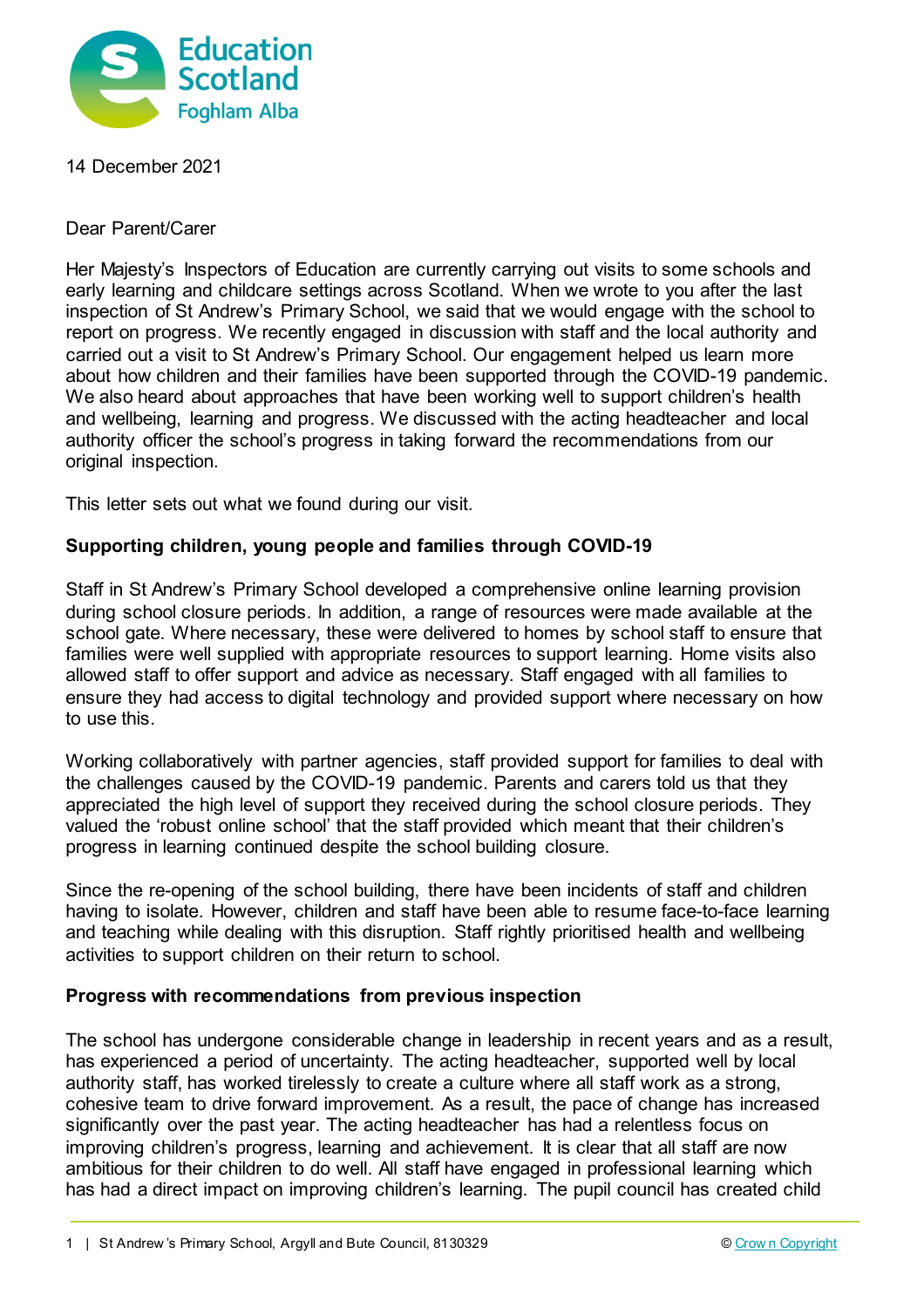

friendly improvement priorities based on the school's improvement priorities which are displayed throughout the school.

The acting headteacher has developed a strong self-evaluation and leadership culture across the school. Staff and children are an integral part of ongoing evaluation and improvement. All staff and children undertake leadership roles which have enabled them to lead improvements. All children are part of a committee. This allows them to have a voice in the running of the school. The pupil council has created child friendly improvement priorities which are displayed throughout the school. This allows children to reflect on the improvements which have been made in the school. As a result of these approaches, children feel they are a valued part of the St Andrew's Primary School community. Staff are continuing to embed the vision, values and aims within the wider school community in order to reinforce their importance in delivering high quality learning and teaching. Staff should continue to evaluate the impact of the improvement priorities to ensure these continue to improve progress in learning and raise the attainment of all children.

School staff have worked well together to improve the quality of learning, teaching and assessment across the school. As a result, most children are engaged in their learning. Children tell us they particularly enjoyed discussing the pros and cons of a bridge from the mainland to Rothesay. Teachers should monitor the length of time children are given to carry out tasks. There are episodes of learning that are too long leading to some children disengaging from their learning. Children enjoy learning outdoors. During our visit, the children spoke enthusiastically about the accelerated reading programme and felt it was improving their reading skills and enjoyment of reading. The newly developed school library enables children to engage appropriately with a variety of texts. Children are able to discuss their favourite authors competently and discuss different types of reading material. Opportunities to demonstrate literacy and numeracy skills across other curricular areas support children to apply their learning in different contexts. For example, teachers develop children's numeracy skills through outdoor learning and using digital technologies. The school should continue with plans to develop a three year overview of the curriculum to ensure children receive their entitlement to a broad curriculum. Curriculum pathways should include opportunities for children to develop their skills for learning, life and work in motivating contexts.

Staff are now more confident in using data to identify any trends and patterns in children's attainment. Senior leaders and staff regularly discuss the progress of individual children. Support interventions are beginning to impact positively on children's progress. However, there are some children across the school who could achieve more. Staff should continue to focus on ensuring that learning is planned at the right level of difficulty to raise the attainment of all children. The level of attainment should be higher for some of the children in the school. The school should also continue to plan, implement and monitor interventions to impact positively on children's learning across all curriculum areas.